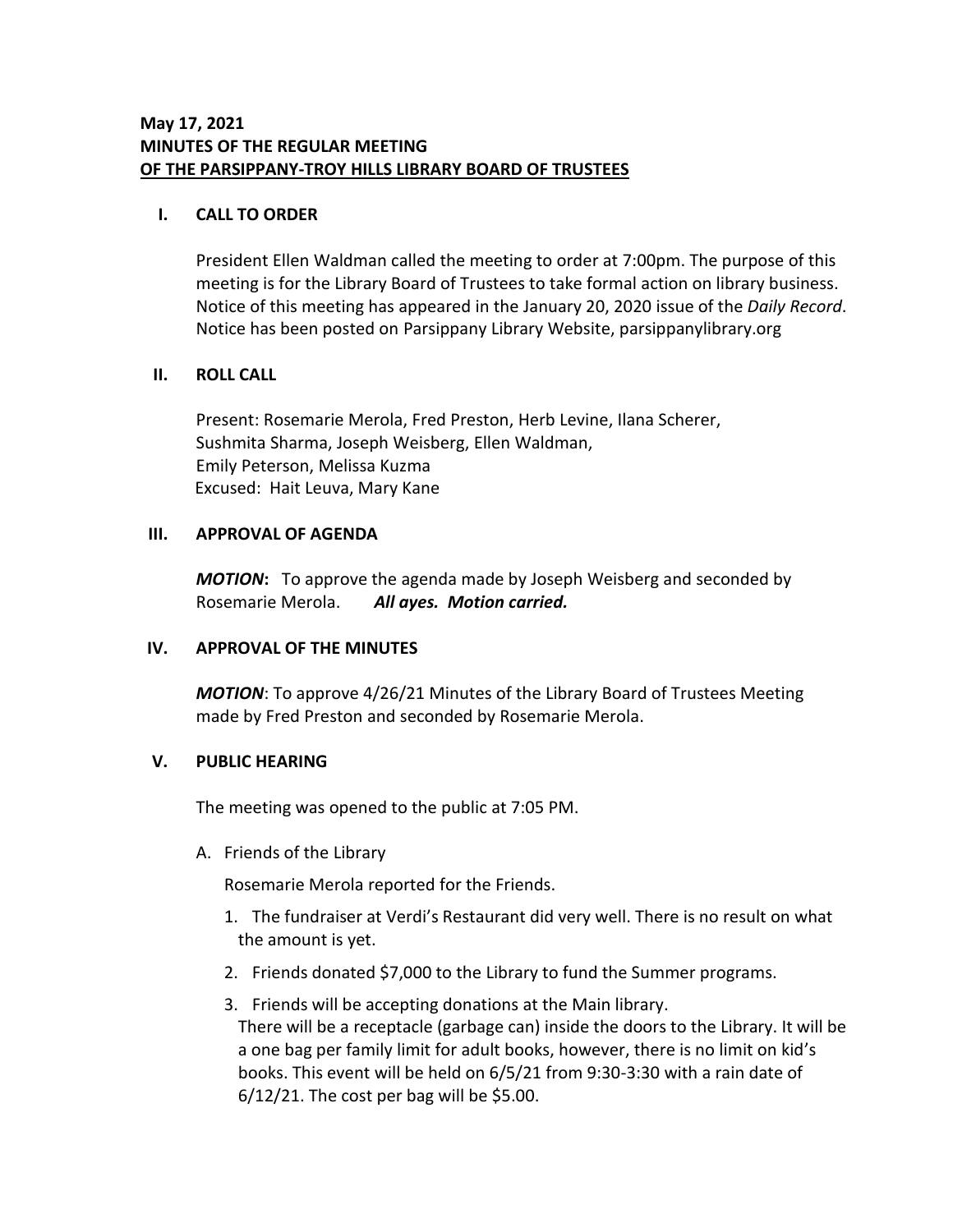4. Melissa reported that the Book Nook at the Community Center has been given an eviction notice. There was a lengthy discussion about whether to try to keep the Book Nook at that location. It was also discussed what to do with all the books at that location.

## **VI. REPORTS**

A. Finance

Melissa reported that the grant agreement for the Lake Hiawatha project requires the library to pay expenses with matching funds. Melissa met with Fred Carr to set up how to pay these expenses.

Ellen told the Board that Melissa would like to purchase a standing desk. This expense was approved by the Board.

The Foundation Tax bill was discussed. There is about \$14,000. in the fund right now. Melissa will talk with Cindy Czesak, who will be joining the Foundation, about how to increase fundraising. Some fundraising ideas were also discussed with the Board and there was a lot of feedback from the members.

B. Buildings and Grounds

Fred reported that the RFP's for Project Management Services and LEED were reissued and are due May 26<sup>th</sup>. The Building and Grounds Committee will meet the first week of June to review the proposals. This meeting was scheduled for Tuesday, June  $1<sup>st</sup>$  at 3:30.

Herb asked about the Lake Hiawatha leak. It was determined by Joe Jannarone that the gutters were clogged. The Town will hire someone to clean the gutters at no expense to the Library.

Mt. Tabor will need to have a cleaning crew scheduled. It has not been well cleaned since Covid last year. Also, a vacuum will need to be brought over from the Main Library.

The Library lawyer reached out to Mt. Tabor and it was suggested that the building be turned over to the Town. The Town will maintain it. However, the building will have to remain as a library or it would revert back to the Mt. Tabor CMA Association. There was a lot of discussion between the Board members regarding the pros and cons of this idea. There seems to be a lack of communication between the lawyers. Ilana offered to reach out to the Mt. Tabor CMA to get an update. The Library attorney said not to open Mt. Tabor yet because it would be a liability.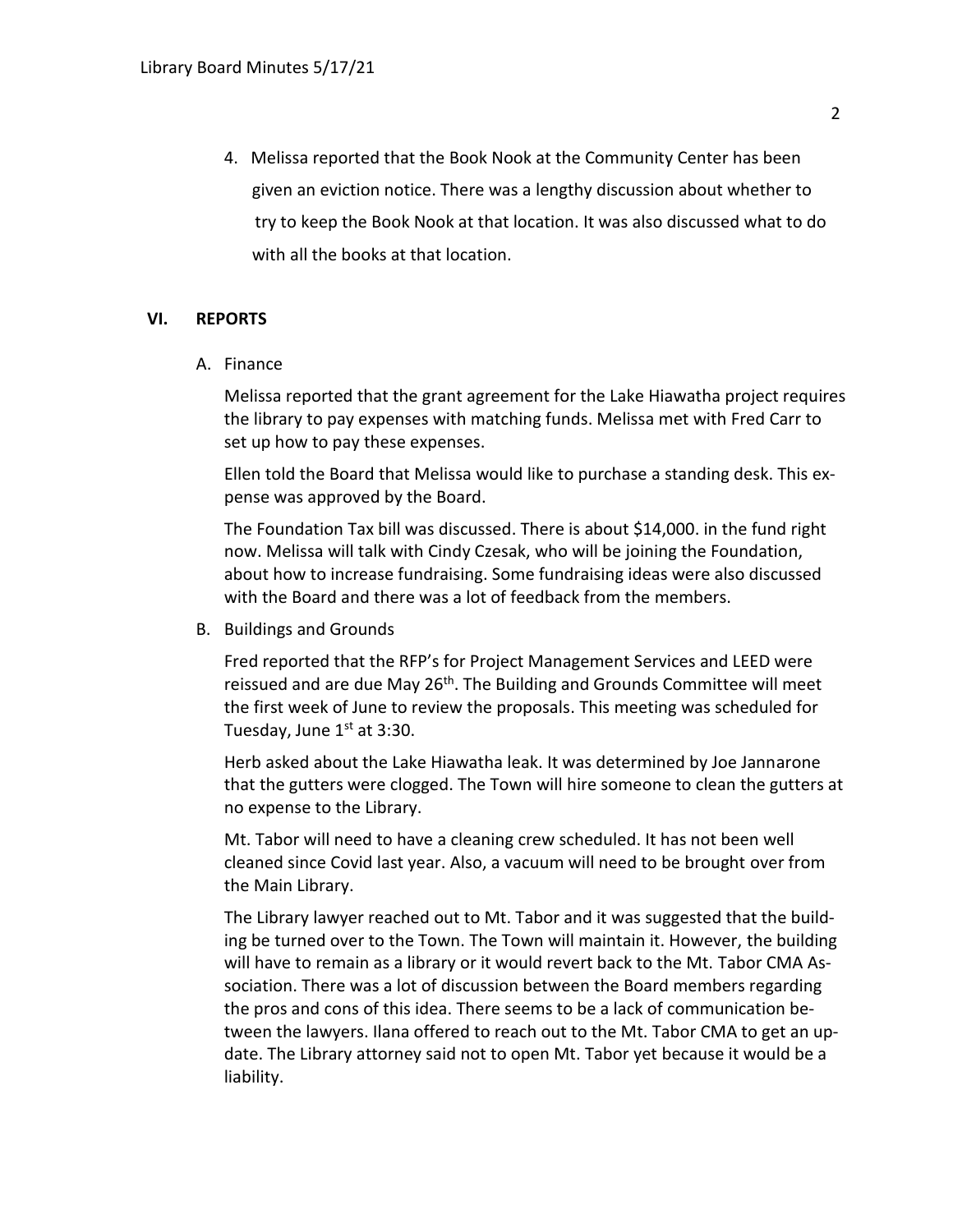C. Personnel

Melissa is still looking at open positions. She would like to reorganize so the staff would be better utilized.

D. Policy

Rosemary reported that there are two new policies regarding Unsafe/Disruptive Behavior and Library Service During a Public Health Emergency. These will be added to the amended Directors Bulletin.

There were no questions about these policies.

E. Technology and Strategic Planning

No report

#### **VII. UNFINISHED BUSINESS**

#### **VIII. OLD BUSINESS**

A letter was mailed to the disruptive patron. Since the incident, he has come into the library and was well-behaved.

#### **IX. NEW BUSINESS**

There was a resolution to appoint new members to the Foundation Board. These members will be Fred Preston, Hait Leuva, Melissa Kuzma and Cindy Czesak.

Be it resolved that the Board approves suspending curbside pickup and browsing appointments at Lake Hiawatha on June 8, 2021 so that the library can be used for the Primary Election.

Be it resolved that the Board approves discontinuing the book quarantine and reopening bathrooms and water fountains.

Be it resolved that the Board approves the revision of the Prevention of Unsafe/ Disruptive Behavior Policy.

Be it resolved that the Board approves the adoption of the Library Service During a Public Health Emergency Policy.

A. Approval of the amended Director's Bulletin

*MOTION:* To approve the amended Directors Bulletin Number 255 dated 5/17/21 made by Fred Preston and seconded by Rosemarie Merola .